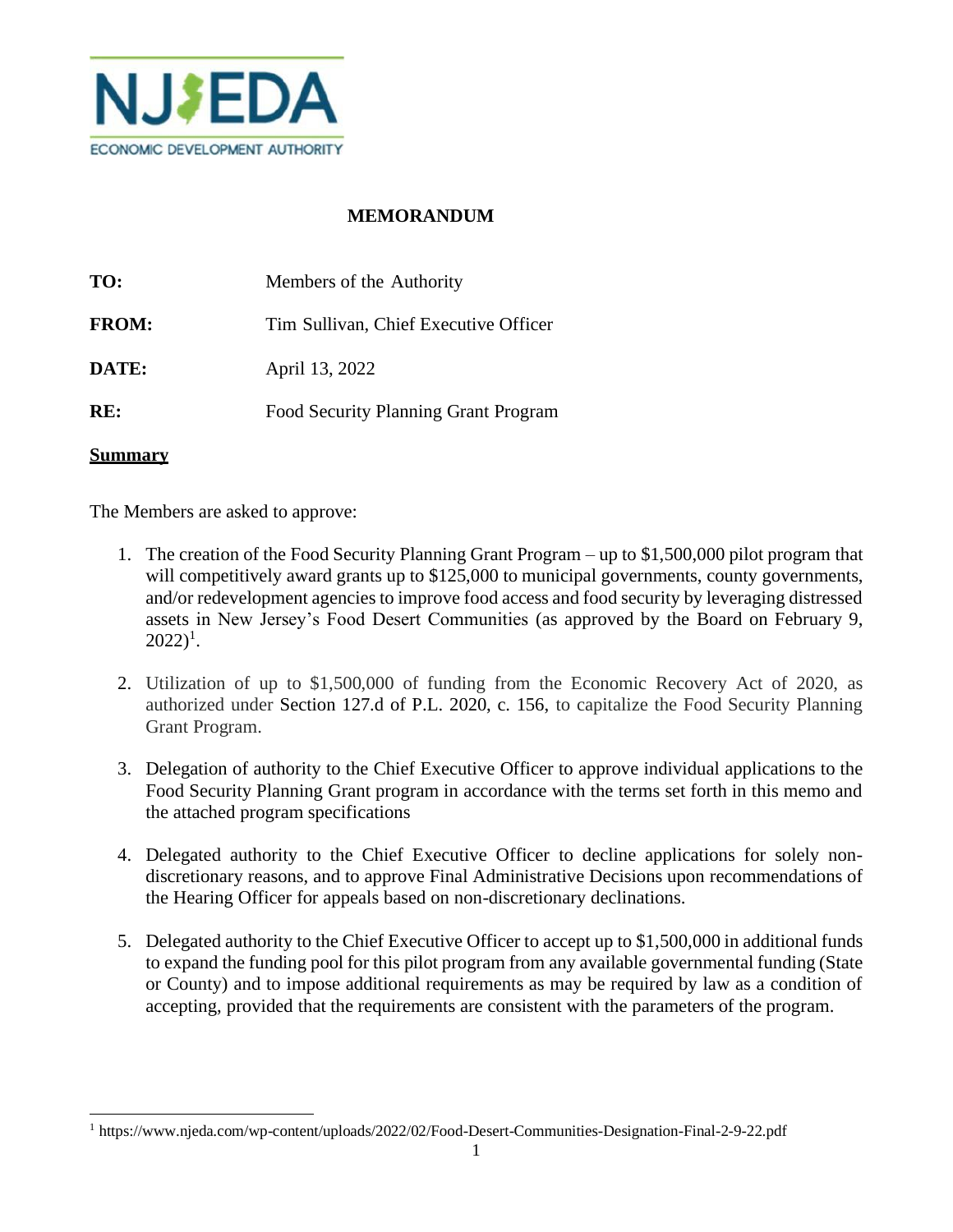### **Background**

On January 7, 2021, Governor Phil Murphy signed the New Jersey Economic Recovery Act of 2020, P.L. 2020, c.156 (ERA) into law. The ERA presents a strong recovery and reform package that will address the ongoing economic impacts of the COVID-19 pandemic and position New Jersey to build a stronger and fairer economy that invests in innovation, in our communities, and in our small businesses the right way, with the protections and oversight taxpayers deserve. Tax incentives and other investment tools are critical to economic development, and when used correctly they can drive transformative change that uplifts communities and creates new opportunities for everyone.

One of the programs established under the ERA is the Food Desert Relief Act (FDRA), which directs the New Jersey Economic Development Authority (EDA or Authority) to address the food security needs of communities across New Jersey by providing up to \$40 million per year for six years to increase access to nutritious foods and develop new approaches to alleviate food deserts<sup>2</sup>. Through the FDRA, the Authority will award tax credits to establish and retain new supermarkets and grocery stores in food desert communities; offer technical assistance on best practices for increasing the accessibility of nutritious foods; provide grants and loans for food retailers of all sizes to fund equipment costs and technology costs associated with providing fresh food, technology costs associated with supporting Supplemental Nutrition Assistance Program (SNAP) and Supplemental Nutrition Program for Women, Infants, and Children (WIC) payments; and support innovative initiatives to ensure food security.

The FDRA required the Authority, in consultation with the Departments of Community Affairs (NJDCA) and Agriculture (NJDA), to designate up to 50 Food Desert Communities (FDCs) that have limited access to nutritious foods. On February 9, 2022, the Board formally adopted the 50 Food Desert Communities (FDCs) designation for the state of New Jersey, taking a critical step towards addressing challenges around food access, food availability and nutritional value<sup>3</sup>. The total population of New Jerseyans residing in Food Desert Communities exceeds 1.5 million individuals across a diverse range of communities in all 21 of New Jersey's counties.

On July 7, 2021, Governor Murphy signed P.L. 2021 c.160 amending P.L. 2020, c.156 and further improving the programs established under the ERA. In addition to the FDRA and other economic development programs specifically created or modified by the Act, Section 127.d of P.L. 2020, c. 156 also established the sum of \$5,000,000 to be used to award competitive grants for zoning and economic planning services in government-restricted municipalities or economic redevelopment plans for distressed assets in other municipalities.

<sup>2</sup> [New Jersey Economic Recovery Act -](https://www.njeda.com/economicrecoveryact/#Programs) NJEDA

<sup>3</sup> <https://www.njeda.com/wp-content/uploads/2022/02/Food-Desert-Communities-Designation-Final-2-9-22.pdf>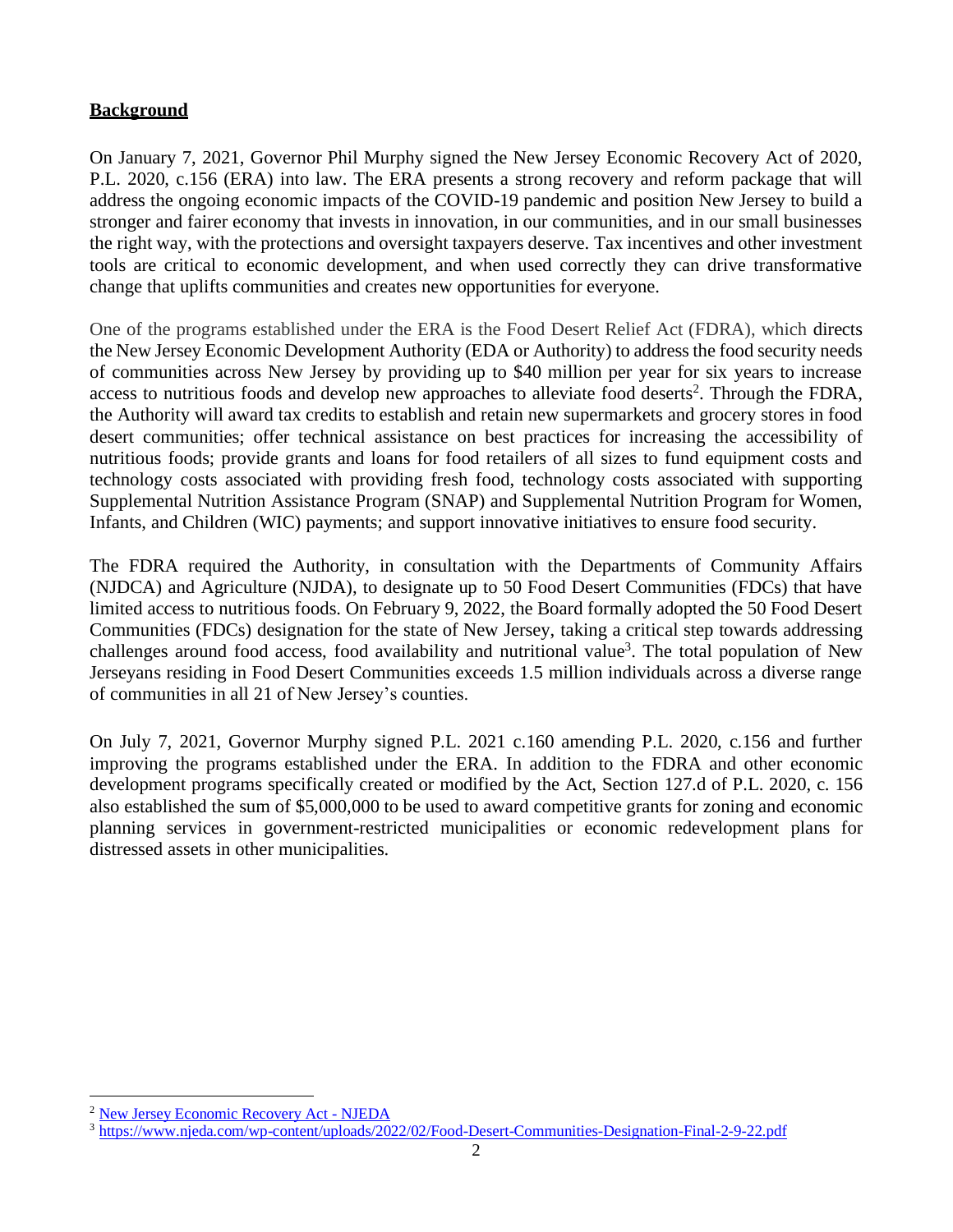## **Program Summary**

To advance the goals of the FDRA consistent with the uses of the economic planning services funds, staff propose utilizing up to \$1,500,000 of the funds under Section 127.d of P.L. 2020, c. 156 to create a competitive planning grant program that will focus on leveraging distressed assets in designated FDCs in New Jersey (approved by the Board in February 2022) to improve food access and food security. The Food Security Planning Grant Program is the Authority's first pilot program to fund development of plans to improve food access specifically within the newly designated FDCs. NJEDA can leverage the findings and outcomes from such local plans as a tool for developing and deploying future comprehensive food security initiatives and economic development across the state while equipping municipalities with the tools to think about how to repurpose distressed assets.

Food access is not simply a health issue but also a community development issue. Many residents in low-income neighborhoods—rural, suburban, and urban—have limited access to fresh produce and other healthy foods. New Jersey faces a crisis of food insecurity that has only been exacerbated by the COVID-19 pandemic and its economic impacts on families across the state. A February 2022 survey by the U.S. Census Bureau found that nearly one in 11 New Jersey households reported not having enough to eat in the past seven days. Not having access to food, and more specifically nutritious food, has a direct impact on one's health. For this reason, access to nutritious, affordable, and culturally relevant food is a key component not only in a healthy, sustainable local food system, but also in vibrant, growing communities and aligns with building a stronger and fairer New Jersey. The Food Security Planning Grant Program is one tool that NJEDA will deploy to empower local government entities and redevelopment agencies to develop and submit plans to improve food access while transforming distressed assets that have presented a hindrance to economic growth. Local plans have the potential to address community needs, develop a community-driven approach to improve food access and develop distressed assets to promote local economic development.

For the Food Security Planning Grant program, a distressed asset shall be defined as a commercial building or series of buildings, its attachments, and appurtenances; or vacant land that is fully or partially vacant for at least one year, that due to deteriorated condition or appearance of its exterior (because of deferred maintenance such as deteriorated paint or overgrown vegetation, boarded up door and/or windows), that can be leveraged to improve food access and food security.

The Food Security Planning Grant Program will support the development of an action plan leveraging distressed assets located in FDCs across New Jersey to improve food access and food security. Grants will be competitively awarded based on applications that meet all applicable eligibility criteria and achieve a minimum of 55 points based on the evaluation criteria set forth in the program specifications, subject to the availability of funding. In the event that applications from eligible entities who meet the minimum requisite score exceed the amount of funding that is available, funding will be prioritized based on the highest scoring applications. There will be a limit of 1 grant award per qualifying Food Desert Community. However, if there is still funding available after the above restriction is satisfied, the Authority may award the remaining funding to additional applications within an already funded FDC based on the overall score of the applications, until all funds have been exhausted or until all eligible applicants have received a grant.

All applicants must submit a budget and budget justification with a 20% match which can include inkind resources.

- The requested level of funding must be broken down by line items and clearly illustrated in the budget narrative
- The requested level of funding must be reasonable for proposed activities within the timeline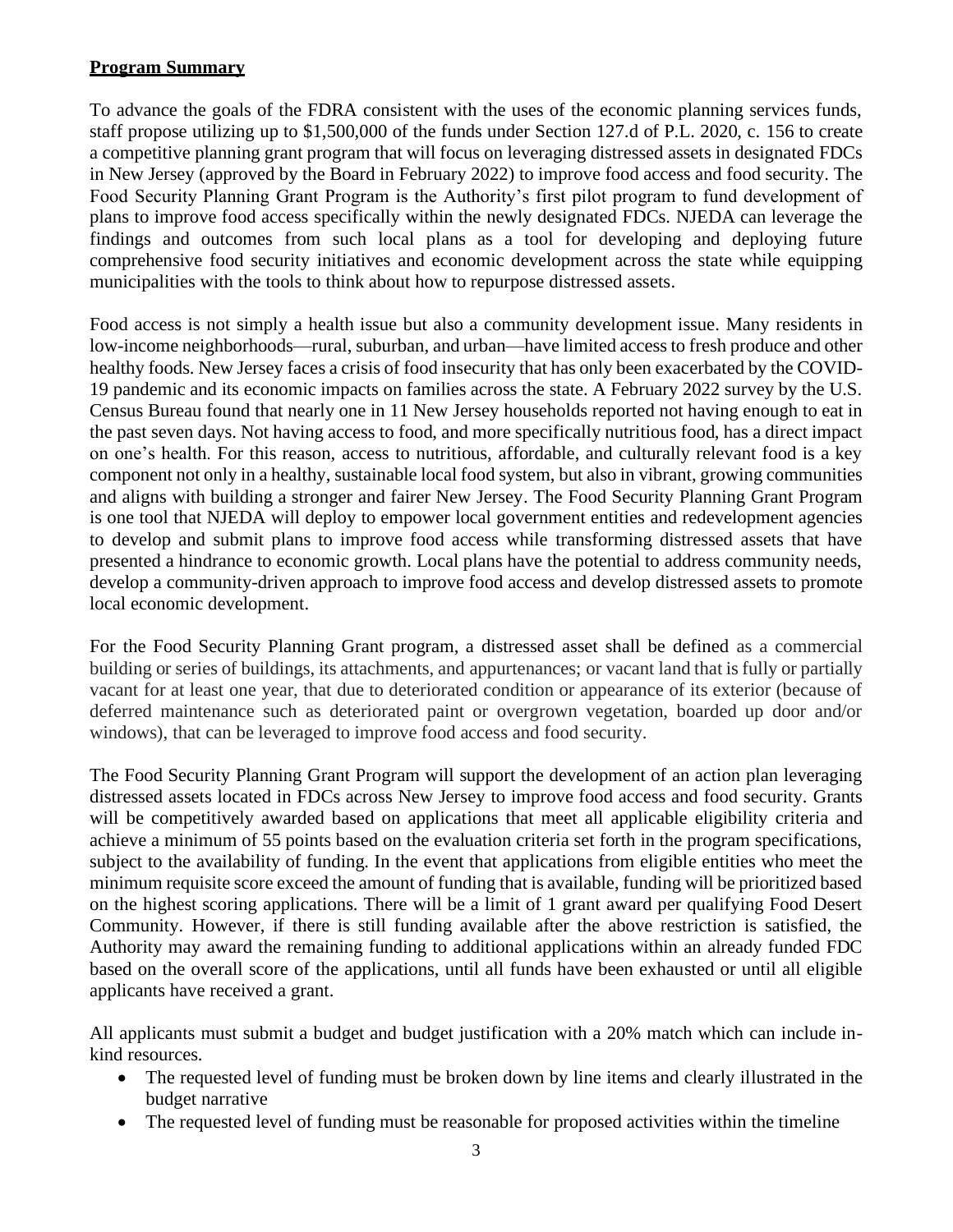• A 20% match of grant amount required – Match can be either financial, or in-kind resources with demonstrated value greater than or equal to 20% of the grant amount as determined by the Authority.

## **Applicant Eligibility Requirements**

Eligibility under the program will be limited to New Jersey municipal governments, county governments, and redevelopment agencies whose geographic catchment areas include an FDC. While the applicant may serve or have offices in a broader geographic area, proposals must be for a distressed asset located within the borders of an FDC<sup>4</sup>.

For the Food Security Planning Grant program, the proposed plan must be for an asset which meets the above-mentioned definition of a distressed asset, and the proposed plan must leverage a distressed asset within one of the 50 FDCs.

Along with their application, applicants must provide a letter of support from the Office of the Mayor or chief executive of the municipality where the asset is located and at least one stakeholder located within the boundaries of the FDC, detailed below in the 'Application' section. For a property owned by a New Jersey County, the applicant must provide a letter of support from the property owner or their designee for the proposed project; this must be signed by the Chief Executive of the government entity, independent agency or authority or their designee. For a property owned by a private individual or by a non-governmental for-profit or non-profit entity; the applicant is required to provide a letter of support signed by the owner, co-owner, corporate officer, or their designee. Proposals for directly owned New Jersey state land will not be considered. Eligible entities should have a tax clearance certificate from the New Jersey Division of Taxation or verification by the Authority from the Division of Taxation as to good standing as applicable.

A municipality, a county, or redevelopment agency may submit multiple applications in a lead role and can be included as a partner in additional applications where they play a non-lead role. A municipality, county, and redevelopment agency whose geographic catchment areas include an FDC can each submit a proposal but are encouraged to coordinate their applications.

To ensure that the Authority's resources can be utilized as widely as possible across New Jersey, the Authority intends to award a maximum of one grant per FDC. For example, if a municipality applies for a distressed asset in Municipality X FDC, and the county applies for a different distressed asset in Municipality X FDC, a maximum of one award will be made within that FDC. However, in the event that there is still funding available after the above restriction is satisfied, the Authority may award the remaining funding to additional applications within an already funded FDC based on the overall score of the applications, until all funds have been exhausted or until all eligible applicants have received a grant.

Awards will be made to applicants with the highest scores of all eligible applicants, with a minimum qualifying score of 55 points.

Grant amounts will range from \$75,000 and \$125,000 and will be solely determined based on the FDC's

<sup>&</sup>lt;sup>4</sup> Most FDCs are not inclusive of the entire municipality, only parts of a municipality. Potential applicants can see if potential distressed assets are located within the boundaries of an FDC by viewing the FDC map at <https://njdca.maps.arcgis.com/apps/webappviewer/index.html?id=cd59d206f39c40a691d6ba38598134fb>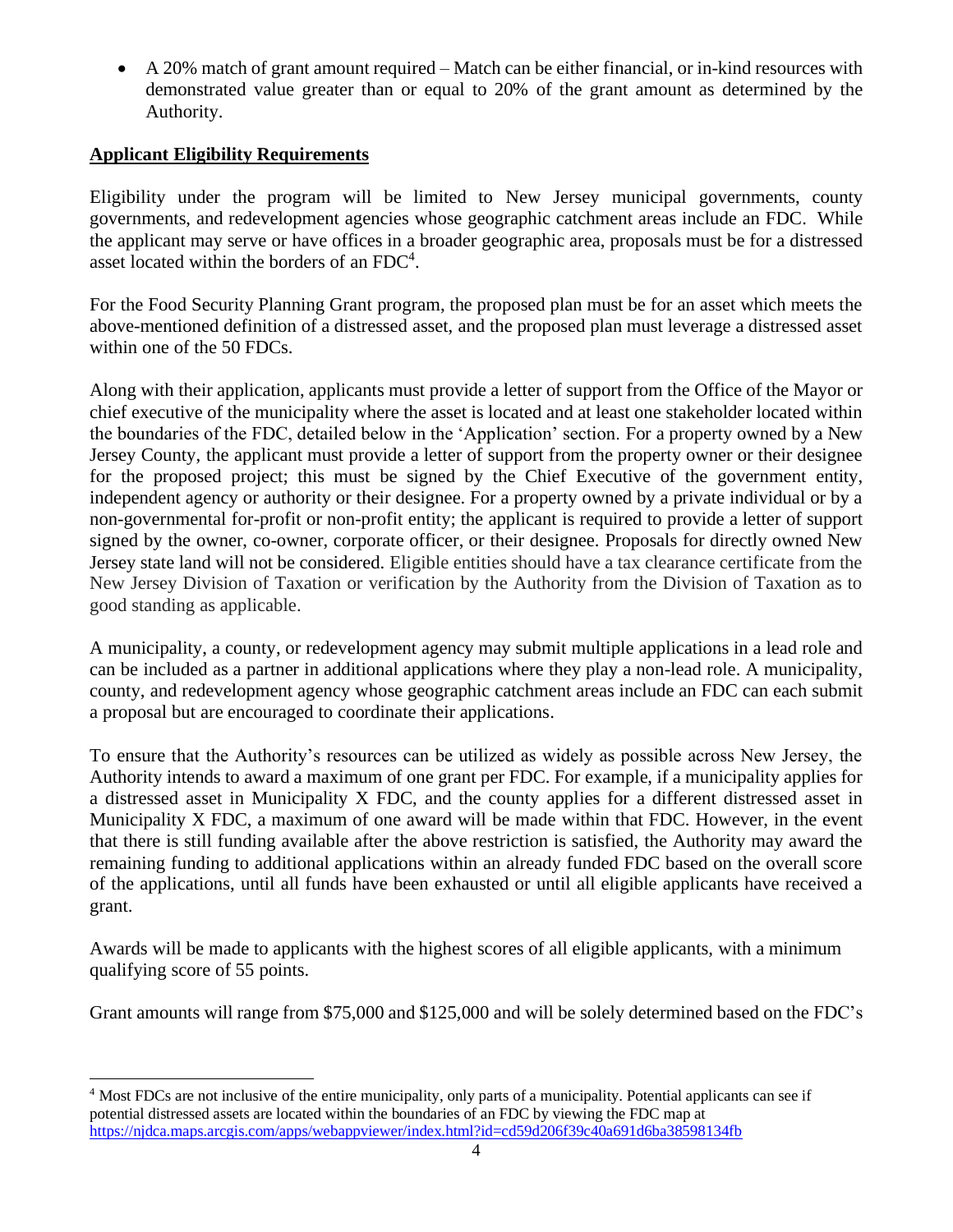composite factor score<sup>5</sup> where the distressed asset is located:

- Applicants with a distressed asset in an FDC with a Composite Food Desert Factor Score between 86.5 – 63.9 will be eligible to receive an award of \$125,000.
- Applicants with a distressed asset in an FDC with a Composite Food Desert Factor Score between 61.2 – 51.5 will be eligible to receive an award of \$100,000.
- Applicants with a distressed asset in an FDC with a Composite Food Desert Score between 51.2 -24.1 will be eligible to receive an award of \$75,000.

# **Eligible Grant Uses**

The Food Security Planning Grant Program will support the development of an action plan focused on improving food access and food security in newly designated FDCs across New Jersey by leveraging distressed assets. Applicants must have identified a distressed asset within the borders of a FDC to be eligible for this grant.

The action plan for specific deliverables, must be completed within 9 months after the effective date of the grant agreement between EDA and recipient.

• Upon written request, Authority may authorize a three-month extension to the grant recipient's deadline for plan completion.

All applicants must submit:

- An overview on potential viable uses of the distressed asset property in an FDC
- A proposal to utilize the distressed assets to improve food access/security based on the community needs.
- A detailed timeline of activities that must be completed along with resources needed to accomplish the proposed plan
- A letter of support from the Office of the Mayor or the Chief Executive of the municipality where the asset is located
- At least one letter of support from a stakeholder located within the boundaries of the FDC (stakeholder defined in greater detail below)

The proposed plan may include but are not limited to strategies such as:

- 1. Identification and development of a community-based initiative/program or resource that improves access to affordable, fresh, and healthy produce and other food items
- 2. Determining cost-benefits of retrofitting, redeveloping or regreening the distressed asset as it relates to food access and food security
- 3. Developing a plan to drive economic growth for the locality by implementing innovations around food access and food security solutions
- 4. Creating greater social, economic, and environmental sustainability by identifying ways to grow, process and sell fresh produce
- 5. Stakeholder engagement and facilitation to identify community desires and needs pertaining to food access and food security
- 6. The identification of appropriate additional funding sources to support community led re-use of one or more properties to support food access and food security
- 7. Feasibility study for a supermarket or food retailer

<sup>5</sup> Composite factor scores included in list of FDC designations found at: [https://www.njeda.com/wp](https://www.njeda.com/wp-content/uploads/2022/02/New-Jersey-Food-Desert-Community-Designation-Methodology-Final-2-9-22.pdf)[content/uploads/2022/02/New-Jersey-Food-Desert-Community-Designation-Methodology-Final-2-9-22.pdf](https://www.njeda.com/wp-content/uploads/2022/02/New-Jersey-Food-Desert-Community-Designation-Methodology-Final-2-9-22.pdf)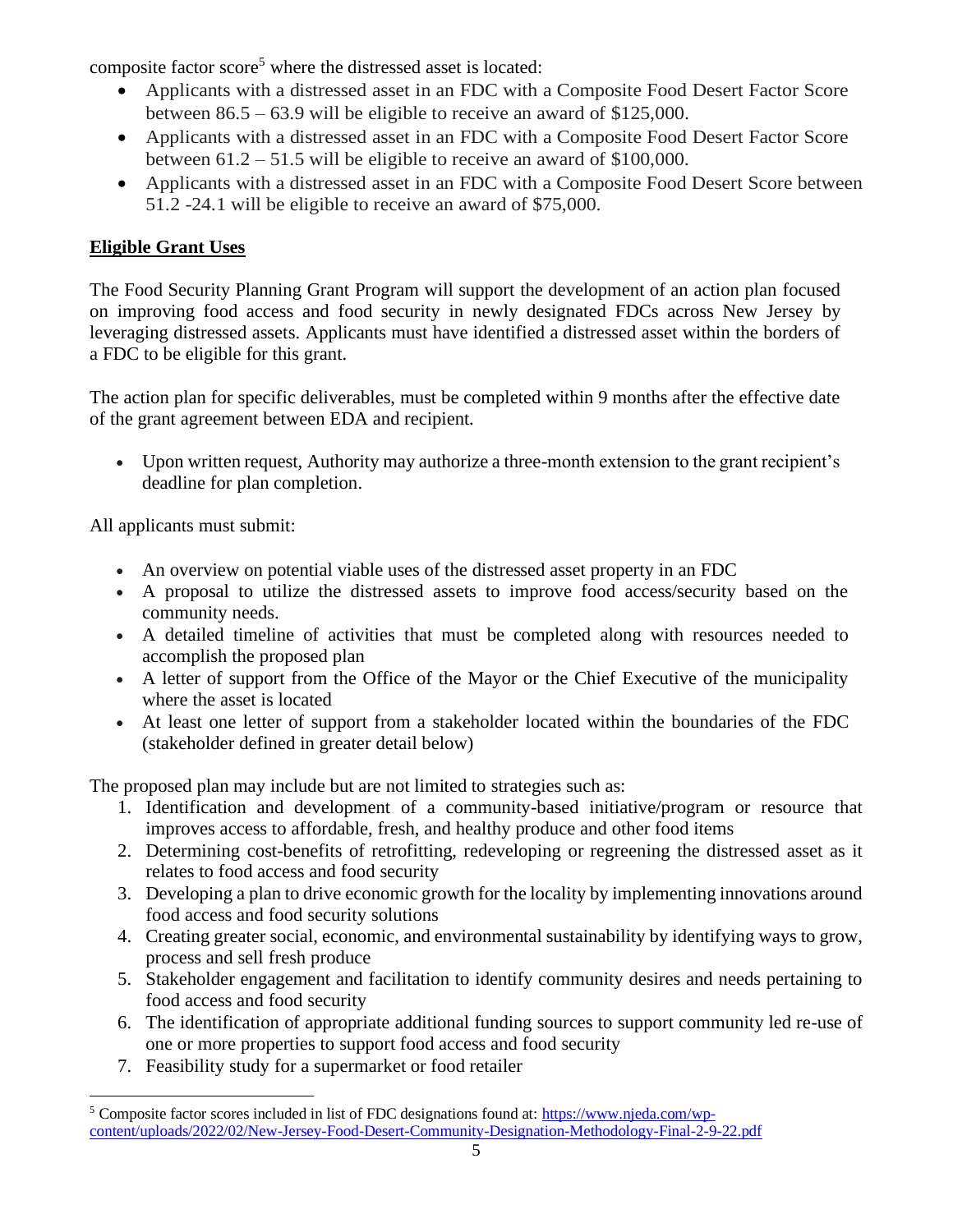#### **Application Process**

For each application, a lead applicant must be identified, which can only be a municipal government, county government, or a redevelopment agency, whose geographic catchment areas include an FDC. While the applicant may serve or have offices in a broader geographic area, proposals must be for a distressed asset located within the borders of an FDC. The lead applicant is the entity that is the sole recipient of grant funds and responsible for compliance with all terms of the grant agreement. The lead applicant will also serve as the primary point of contact with the Authority, submit any requests for fund disbursement, and be responsible for providing all required reports to the Authority.

Applicants may include a strategic partner or partners whose experience, knowledge, skills, and ability may provide an advantage in the development of the plan. The grant recipient is solely responsible for determining if and how the grant funds are distributed by the grant recipient to strategic partner(s).

Applications will be accepted for a 60-day period from the date the application is opened to the public, which will be communicated to all potential applicants via the Authority's website and social media accounts. Applications submitted after the application deadline will not be accepted or reviewed. EDA anticipates notifying each applicant within five business days of receipt if the application has been deemed complete. Applicants whose applications have been deemed incomplete for failure to meet the application requirements will be given five business days to cure any deficiencies. If at the end of the five-day period, the applicant has not cured the deficiencies, their application will be deemed incomplete, and they will be declined by staff under the proposed delegation of authority for non-discretionary declines.

#### **Application Fees**

A non-refundable fee of \$1000 shall accompany every application for Authority assistance.

## **Application and Scoring Criteria**

The Food Security Planning Grant Program is a competitive grant program. It is not first-come, firstserved. Applications must be submitted within 60 days of the application's release. To ensure competitiveness of the grant, a minimum score of 55 points, out of a maximum total score of 100, will be required. Only applications scoring at least the minimum score will be considered for award. The proposed plan must leverage a distressed asset within one of the 50 FDCs. Please refer to Attachment A for the program specifications including the scoring criteria.

- Highest Possible Score: 100 points
- Minimum Score to be considered for award: 55 points

Along with their application, applicants must provide a letter of support from the Office of the Mayor or the Chief Executive of the municipality where the asset is located and at least one stakeholder located within the boundaries of the FDC. Stakeholders can include organizations such as but not limited to community-based organizations, state or local universities, food advocacy groups, business associations, food retailers, foundations, and other entities working on initiatives focused on strengthening a community. In addition to the required letter of support from an entity within the FDC, applicants can submit additional letters of support from other stakeholders (who may or may not be located within the FDC) along with their application.

After all applications are reviewed for baseline eligibility, applications that successfully demonstrate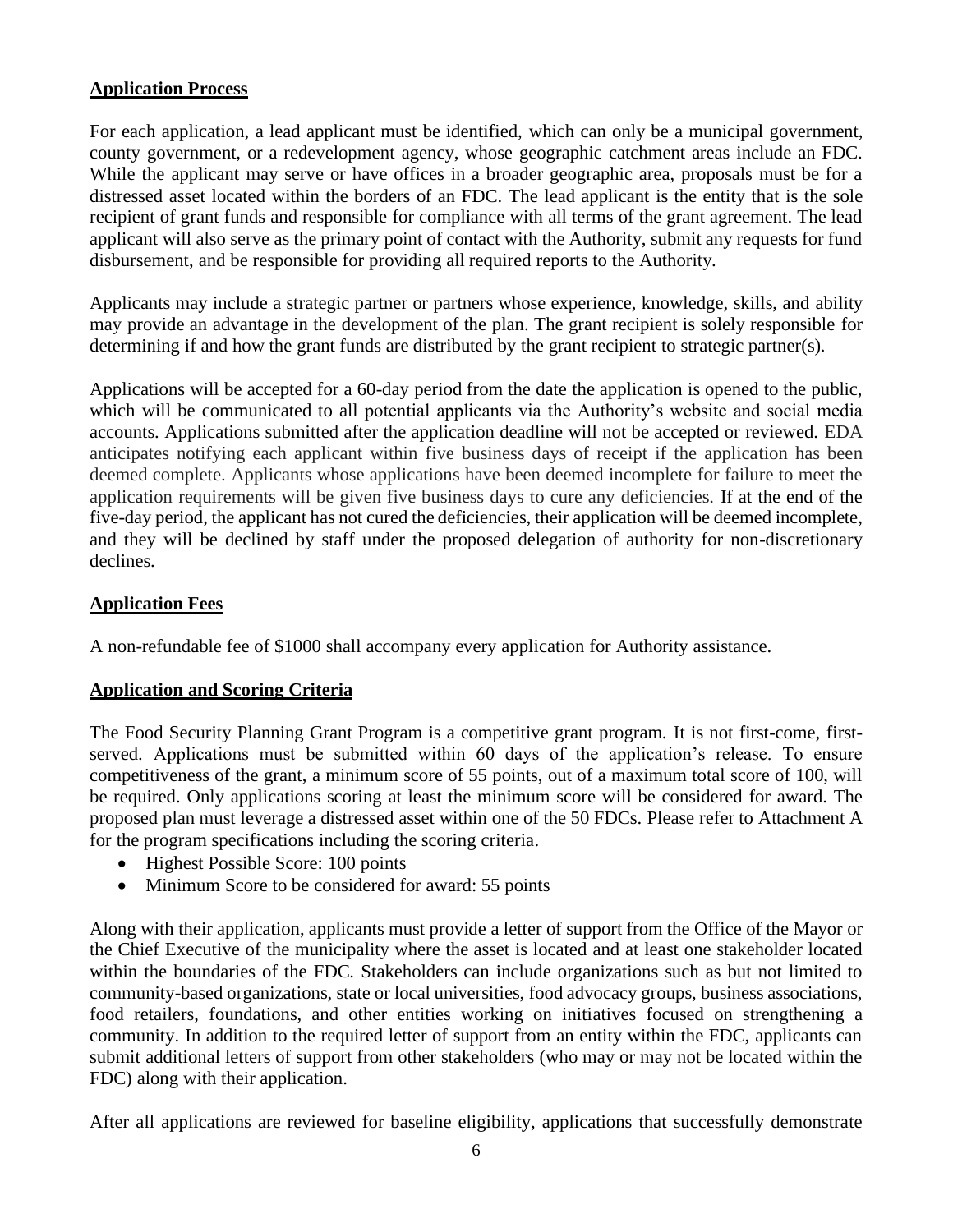eligibility will proceed to be reviewed, evaluated, and scored by an internal EDA committee. Applications must meet or exceed the minimum score of 55 out of 100 to be eligible for recommendation to the Board for award. If funding is oversubscribed, recommended funding awards will be based on the highest scoring applications until all available funding is committed. If multiple applications are received for the same FDC, only the highest scoring application will be eligible to receive funding. However, in the event that there is still funding available after the above restriction is satisfied, the Authority may award the remaining funding to additional applications within an already funded FDC based on the overall score of the applications, until all funds have been exhausted or until all eligible applicants have received a grant.

All eligible applicants must propose an action plan that leverages an existing distressed asset within the FDC to improve food access and food security. All applicants will be required to complete an online grant application and will be evaluated for competitiveness based on the following scoring criteria:

**Criteria # 1: Composite Food Desert Factor Score (5 to 10 points)** – Points will be awarded based on the Composite Food Desert Factor Score where the distressed asset is located<sup>6</sup>.

- Composite Food Desert Factor Score between  $86.5 63.9 = 10$  points
- Composite Food Desert Factor Score between  $61.2 51.5 = 7$  points
- Composite Food Desert Factor Score between  $51.2 24.1 = 5$  points

Applications that do not include one or more of the following sections will be disqualified and considered ineligible regardless of other materials provided.

**Criteria # 2: Plan Description/Specifications/Statement of Work (up to 20 points)** – All applicants must provide a narrative outlining how they intend to use the distressed asset (as defined in the memo) to improve food access and food security. The proposed plan must leverage a distressed asset within one of the 50 FDCs. Statement of work must include, at minimum:

- Must identify current food security needs and challenges in the FDC
- Must identify opportunities for creating a viable and sustainable solution to address food access and food security in the community
- Emphasis on long term viability and adaptability of a given concept
- Identify and collaborate with other key stakeholders to create an inclusive plan

Criteria # 2 will be measured using the scale below:

- 1 -10 points Element is present/shows minimal efficacy towards goals/objectives attainment
- 11 -15 points Element is present/shows moderate efficacy towards goals/objectives attainment
- $\bullet$  16 20 points Element is present/shows superior efficacy towards goals/objectives attainment

**Criteria # 3: Work Plan (up to 20 points)** – Applications demonstrating the ability to seamlessly execute the proposed plan will be given higher scores.

- Applicant must provide Specific Measurable Achievable Relevant Time-bound (SMART) objectives demonstrated clearly in the work plan with a timeline.
- Applicant must identify appropriate staff responsible for implementing each activity
- Applicant must describe goals/outcomes for each activity
- Clearly describe the length of time needed to implement each activity within the grant period

Criteria # 3 will be measured using the scale below:

<sup>&</sup>lt;sup>6</sup> Composite factor scores included in list of FDC designations found at: [https://www.njeda.com/wp](https://www.njeda.com/wp-content/uploads/2022/02/New-Jersey-Food-Desert-Community-Designation-Methodology-Final-2-9-22.pdf)[content/uploads/2022/02/New-Jersey-Food-Desert-Community-Designation-Methodology-Final-2-9-22.pdf](https://www.njeda.com/wp-content/uploads/2022/02/New-Jersey-Food-Desert-Community-Designation-Methodology-Final-2-9-22.pdf)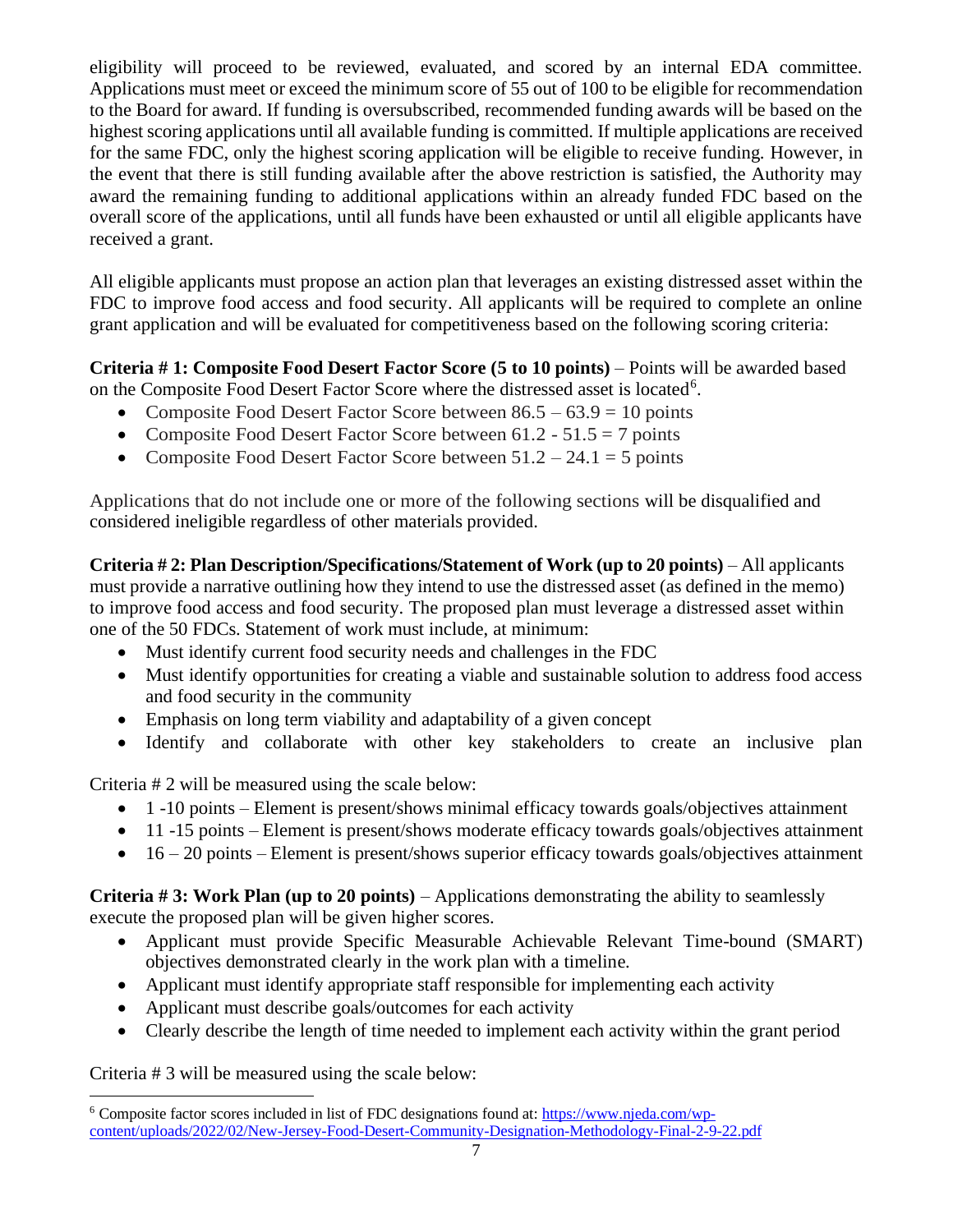- 1 -10 points Element is present/shows minimal efficacy towards goals/objectives attainment
- 11 -15 points Element is present/shows moderate efficacy towards goals/objectives attainment
- $\bullet$  16 20 points Element is present/shows superior efficacy towards goals/objectives attainment

**Criteria #4: Organizational Capacity (up to 20 points)** – The applicant is equipped to successfully complete the proposed plan in a timely manner. Factors considered but are not limited to:

- Applicant has experience that demonstrates their ability to work effectively on a collaborative project with a state or a federal agency or on a multi-stakeholder project. Applicant must provide at least one example of working successfully within the FDC and with other collaborators
- Applicant must clearly state how this project aligns with and will impact their overall efforts to address the diverse food security and food access needs of people that live within the FDC they serve

Criteria # 4 will be measured using the scale below:

- 1 -10 points Element is present/shows minimal efficacy towards goals/objectives attainment
- 11 -15 points Element is present/shows moderate efficacy towards goals/objectives attainment
- $\bullet$  16 20 points Element is present/shows superior efficacy towards goals/objectives attainment

## **Criteria # 5: Community Engagement (up to 20 points)** – Applicants must demonstrate a track record of:

- Partnership and engagement with various stakeholders across different sectors to address community needs. This can be demonstrated through letters of support and/or descriptions in the narrative section of the application.
- Applicant must demonstrate prior experience working with community members, stakeholders, and/or advocates in addressing food insecurity
- Efforts to ensure programs are built to promote social and economic equity
- Ability to consider and mitigate any past difficulties that created challenges for the given asset
- Engagement with various stakeholders across different sectors to address community needs. This can be demonstrated through letters of support and/or descriptions in the narrative section of the application.
- Applicant should demonstrate experience in community redevelopment with focus on equitable redevelopment projects, community focused adaptive reuse or innovative food distribution concepts (as applicable)

Criteria # 5 will be measured using the scale below:

- 1 -10 points Element is present/shows minimal efficacy towards goals/objectives attainment
- 11 -15 points Element is present/shows moderate efficacy towards goals/objectives attainment
- $\bullet$  16 20 points Element is present/shows superior efficacy towards goals/objectives attainment

**Criteria # 6: Budget and Budget Justification (up to 10 points)** – Preference will go to applications with a clear and justified budget.

- The requested level of funding must be broken down by line its and clearly illustrated in the budget narrative
- The requested level of funding must be reasonable for proposed activities within the timeline
- Reference the 20% match

Criteria # 6 will be measured using the scale below:

• 1 - 3 points – Element is present/shows minimal efficacy towards goals/objectives attainment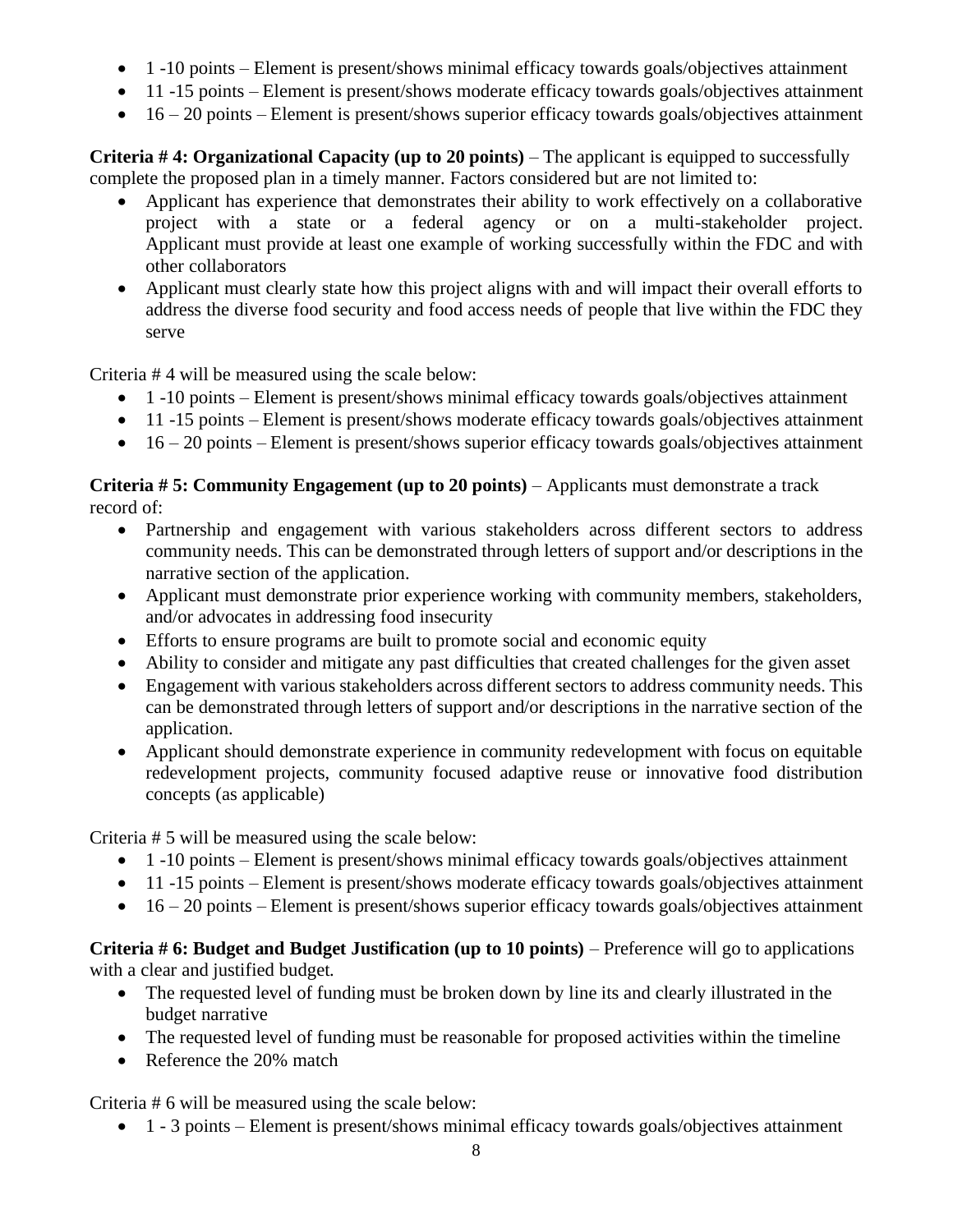- 4 7 points Element is present/shows moderate efficacy towards goals/objectives attainment
- 8 10 points Element is present/shows superior efficacy towards goals/objectives attainment

#### **Grant Disbursement**

The full amount of the grant award will be made over the course of two disbursements. The first disbursement, equal to 50% of the grant award, will be disbursed upon the effective date of the grant agreement. Second disbursement, equal to the remaining 50% of the grant funding will be made upon receipt of and review of a final plan and final report by the Authority. During the term of the grant, the grantee will be required to provide two reports to the Authority. The first will be a mid-term report on grant progress. This mid-term report must include, but is not limited to, a summary of activity related to planning and expenditure of funds. The final report must provide summary of grant expenditure, project activities, results and impacts, lessons learned and potential next steps to leverage the distressed asset to address food security of residents within the FDC.

The term of the grant is to be nine months from the effective date of grant agreement with an extension of three months at the sole discretion of the Authority.

If grantee fails to comply with requirements under grant agreement executed between the grantee and the Authority, the Authority may choose to terminate the grant agreement and upon such termination the grantee shall be required to repay the disbursed grant funding, in whole or in part, as adjusted by the Authority to account for any completed and accepted work.

#### **Delegated Authority**

Staff is requesting delegated authority to the Chief Executive Officer to approve individual applications. Delegated authority is appropriate for this program because the grant size is no more than \$125,000, which is comparable to other delegated authority. Staff is also requesting delegated authority to the Chief Executive Officer to decline applications for solely non-discretionary reasons, and to approve Final Administrative Decisions upon recommendation of the Hearing Officer for appeals based on related to these non-discretionary declinations.